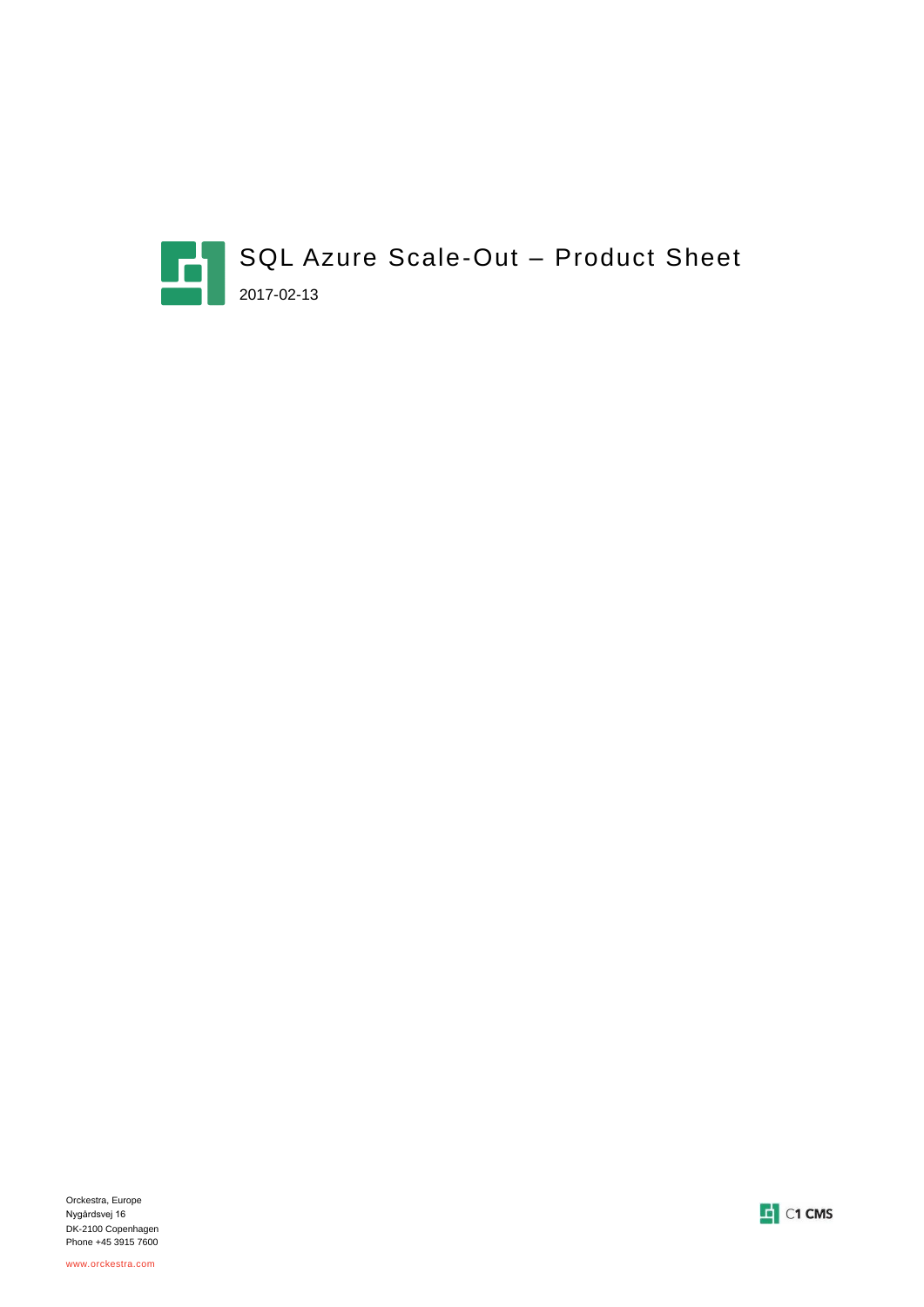## Scale Your Website Out

Load balancing and fail-over properly handles a website's 24/7 availability and quick response. Scaling out the website between multiple instances in the cloud does the job most effectively.

The SQL Azure Scale-Out add-on takes care of propagating data and media file changes across multiple instances of an SQL-based C1 CMS website on Microsoft Azure.

Website editors can simply focus on managing web content (pages, data and media) - and these changes will be immediately synchronized across all instances of the website.

| Microsoft Azure $\vert \vee$ | $\bigoplus$<br>Subscriptions Y                                                                                                           |
|------------------------------|------------------------------------------------------------------------------------------------------------------------------------------|
| m                            | deployment                                                                                                                               |
| $\circledS$<br>deployment    | <b>A</b> DASHBOARD<br><b>MONITOR</b><br>INSTANCES<br>LINKED RESOURCES<br>CONFIGURE<br>SCALE<br>CERTIFICATES<br><b>PRODUCTION STAGING</b> |
| ₽<br>$\bullet$               | <b>n</b> Transitioning<br>The deployment is transitioning.<br>3 Instances: 2 Starting, 1 Running                                         |
| Ø                            | <b>STATUS</b><br>$\Uparrow$<br>NAME                                                                                                      |
| $\overline{5}$               | WebRole_IN_0<br>$\blacktriangleright$ Running                                                                                            |
| ⊞                            | * * Starting VM<br>WebRole_IN_1                                                                                                          |
|                              | WebRole_IN_2<br>· · Starting VM                                                                                                          |
|                              |                                                                                                                                          |
| かのやくにやらいかん                   |                                                                                                                                          |
|                              |                                                                                                                                          |
|                              |                                                                                                                                          |
|                              |                                                                                                                                          |
|                              |                                                                                                                                          |
|                              |                                                                                                                                          |
|                              |                                                                                                                                          |
|                              |                                                                                                                                          |
|                              |                                                                                                                                          |
| $+$ NEW                      | $\bar{P}$<br>$\frac{1}{2}$<br>C۶<br>৩<br>∢د<br>$\bullet$<br>SWAP<br>CONNECT<br><b>UPDATE</b><br><b>REBOOT</b><br>REIMAGE                 |

The add-on works on top of the standard C1 CMS SQL-based website run on Microsoft Azure allowing it to easily scale out and have content and media file changes immediately synchronized between multiple instances.

### Features

The C1 CMS SQL Azure Scale-Out add-on:

- Allows scaling out SQL-based websites on Microsoft Azure
- Ensures automatic synchronization between multiple instances
- Synchronizes data changes including page content
- Synchronizes media files

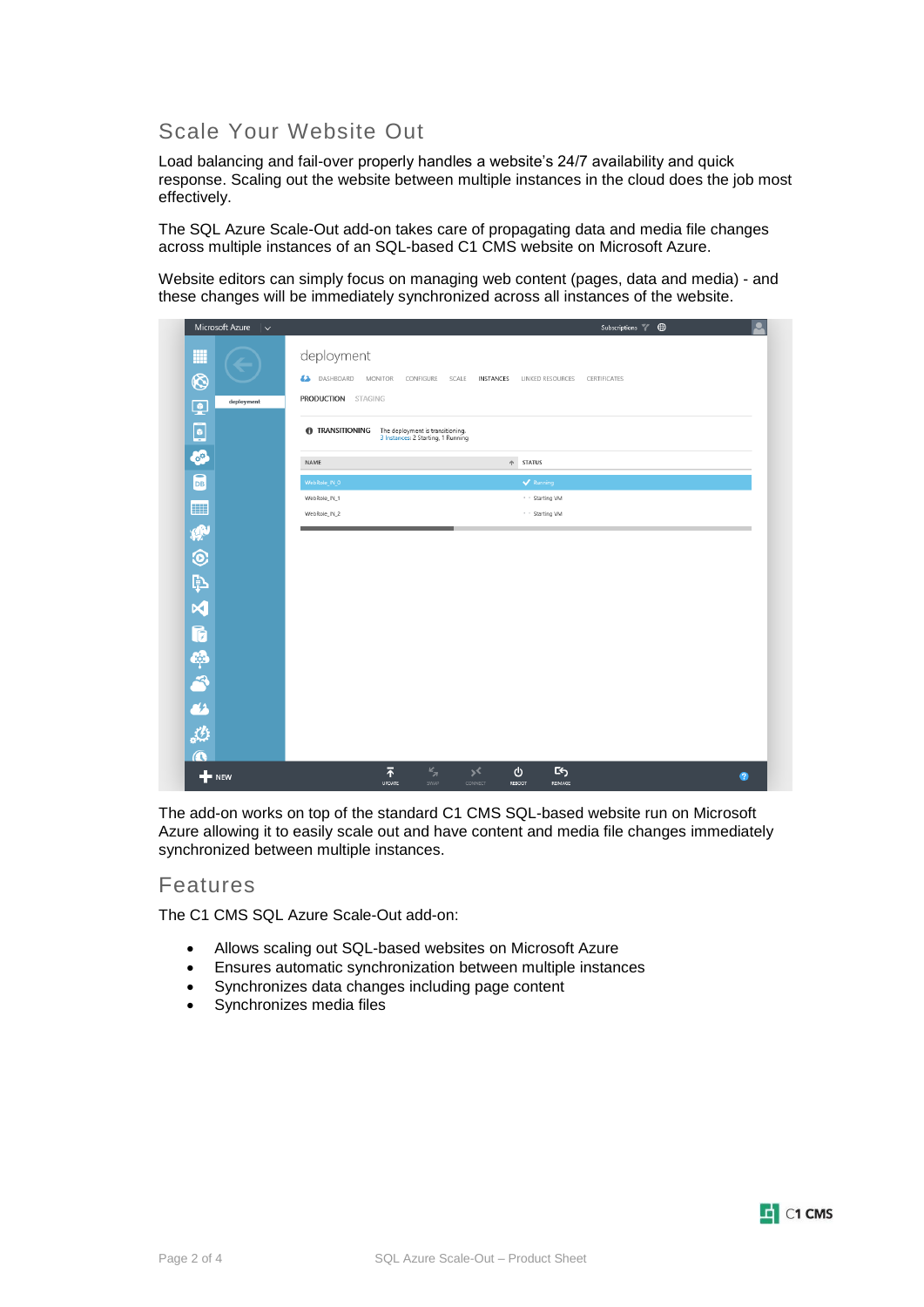### Scaling Out SQL Azure Based Websites

Do you need to ensure load balancing and fail-over on that your C1 CMS website? Just scale it out.

The SQL Azure Scale-Out add-on specifically targets SQL-based websites run on Microsoft SQL Azure.



## Auto-Synchronizing Changes

#### deployment



Two, three or more instances of your website? It doesn't really matter.

Content changes are automatically synchronized between the instances in no time.

### Synchronizing Data Changes

Editing pages or changing something in associated data?

You can always be sure that all instances of your website will reflect these data-related changes.



.<br>We have collected a few pointers to help you make this starter site your own. We have tried to keep it light, knowing that you probably just need to be pointed in the right direction, but if you get stuck or want to dig deep you will find links to more online resources